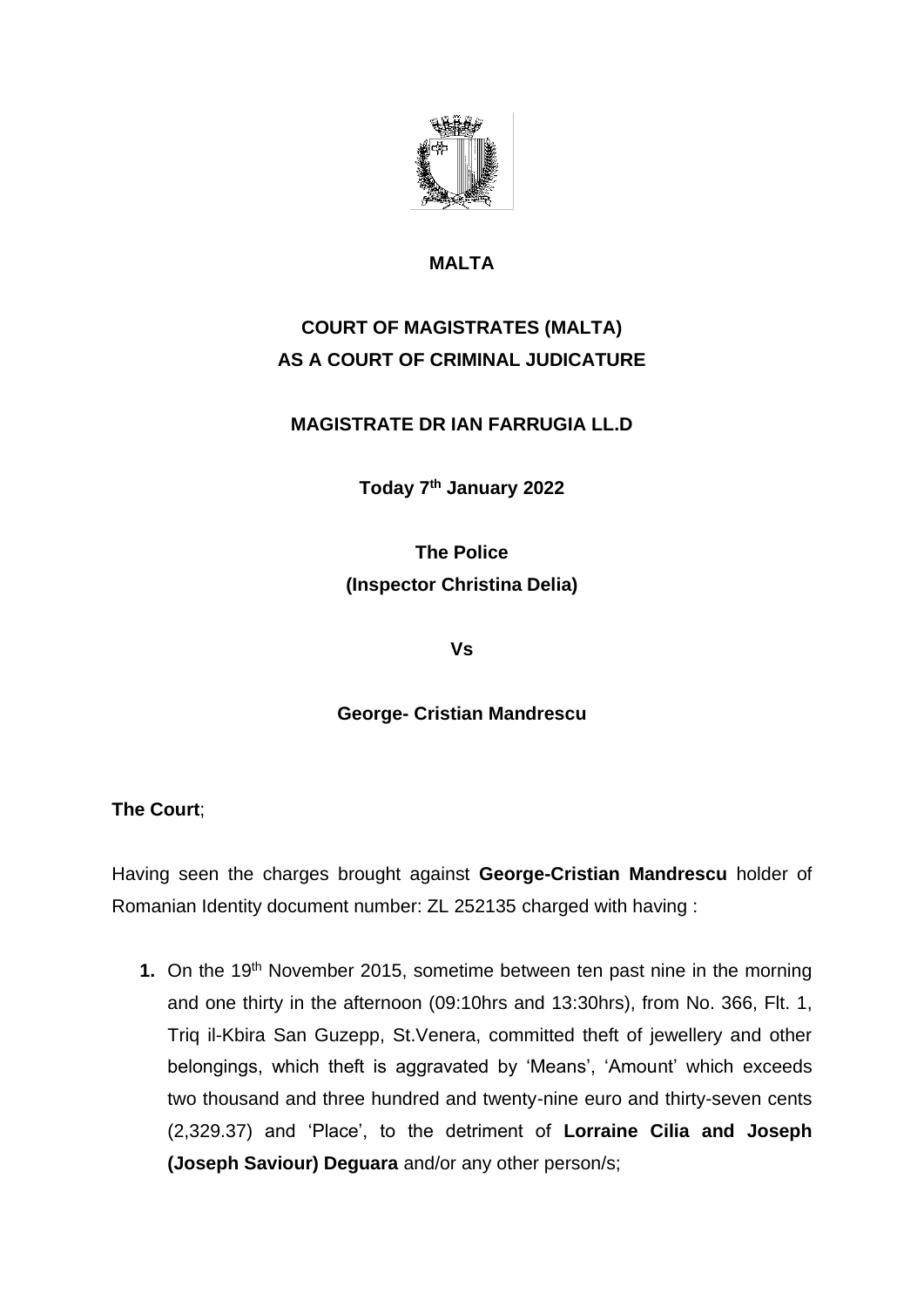The Court is humbly requested to deal with the accused as a recidivist under article 49,50 and 289 of Chapter 9 of the Laws of Malta, after being sentenced by a judgment which has become absolute.

We humbly request that in pronouncing judgment, the court orders the offender to make restitution to the injured party of any property or proceeds stolen or knowingly received or obtained by fraud or other unlawful gain to the detriment of such party by or through the offence, or to pay to such party such sum of money as may be determined by the Court as compensation for any such loss as aforesaid or for any damages or other injury or harm in accordance to Article 15A of Chapter 9 of the laws of Malta.

We humbly request that in pronouncing judgment or in any subsequent order, the court sentences the person convicted to the payment of the costs incurred in connection with the employment in the proceedings of any expert or referee in accordance to Article 533 of Chapter 9 of the laws of Malta.

Having heard prosecuting officer on oath;

Having seen all the documents exhibited in the acts of these proceedings;

Having heard accused plead guilty to the charges brought against him during today's arraignment and his insistence on such guilty plea after being given time according to law to reconsider;

Having considered the accused's declaration as minuted in today's sitting, following his guilty plea, that he had enough time to think and reconsider such guilty plea, that he clearly understood the nature of the charges brought against him, and that he understood clearly that his guilty plea, as pointed out by this Court, was to lead to serious consequences in terms of punishment;

Having heard submissions by the prosecution and the defence in terms of punishment;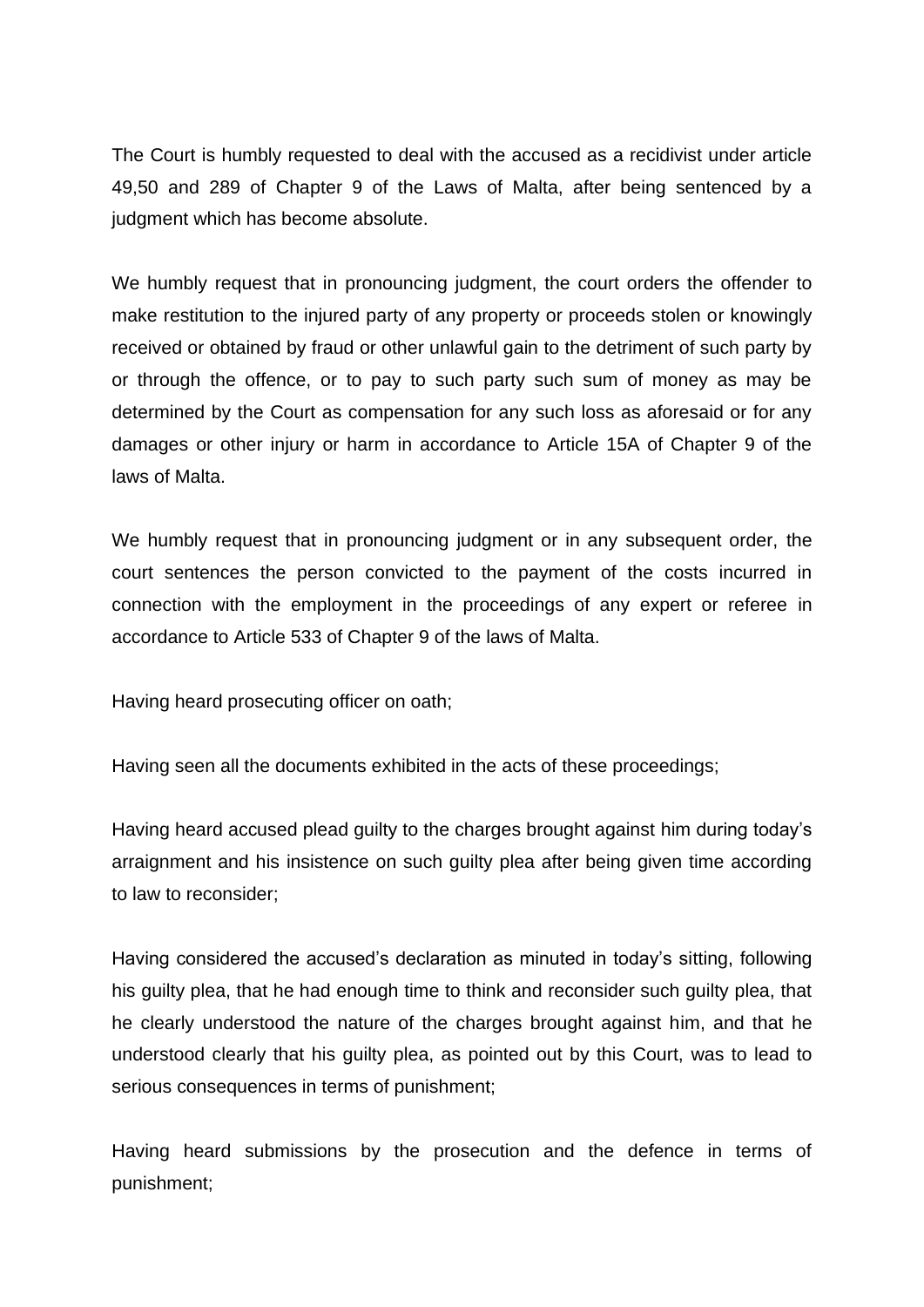### **Considers;**

That in view of the accused's guilty plea to all charges proffered against him, and since there is no reason emanating from these proceedings why this Court should not accept such plea, it is the duty of this Court to proceed with judgement and declare the accused guilty as charged.

In terms of punishment, this Court is taking into particular consideration the fact, that the accused pleaded guilty at the earliest possible opportunity in these proceedings, that he co-operated fully with the police while being investigated, to the extent that he even gave details of objects which he had stolen and therefore the investigators could match said objects with the objects reported stolen, and that he admitted to his involvement even during police interrogation.

As declared by the defence, at the time of the commission of the offence, the accused was afflicted by severe drug abuse, which abuse was however since then adequately addressed.

With respect to the request by the prosecution to deal with the accused as a recidivist, the Court points out that the documents exhibited and presumably relevant to the determination of this aspect of the proceedings, are actually in the Romanian language and therefore, for obvious reasons at law, the Court will abstain from taking cognissance of the said documents.

The Court also considered the Prosecution's declaration that the accused was arrested, on the basis of a European Arrest Warrant (precisely to be extradited to face these proceedings) on the 11<sup>th</sup> November 2021 and was held under arrest since then. And therefore in terms of law this arrest should be deducted from any effective imprisonment, should the Court not decide otherwise.

### **Conclusion**.